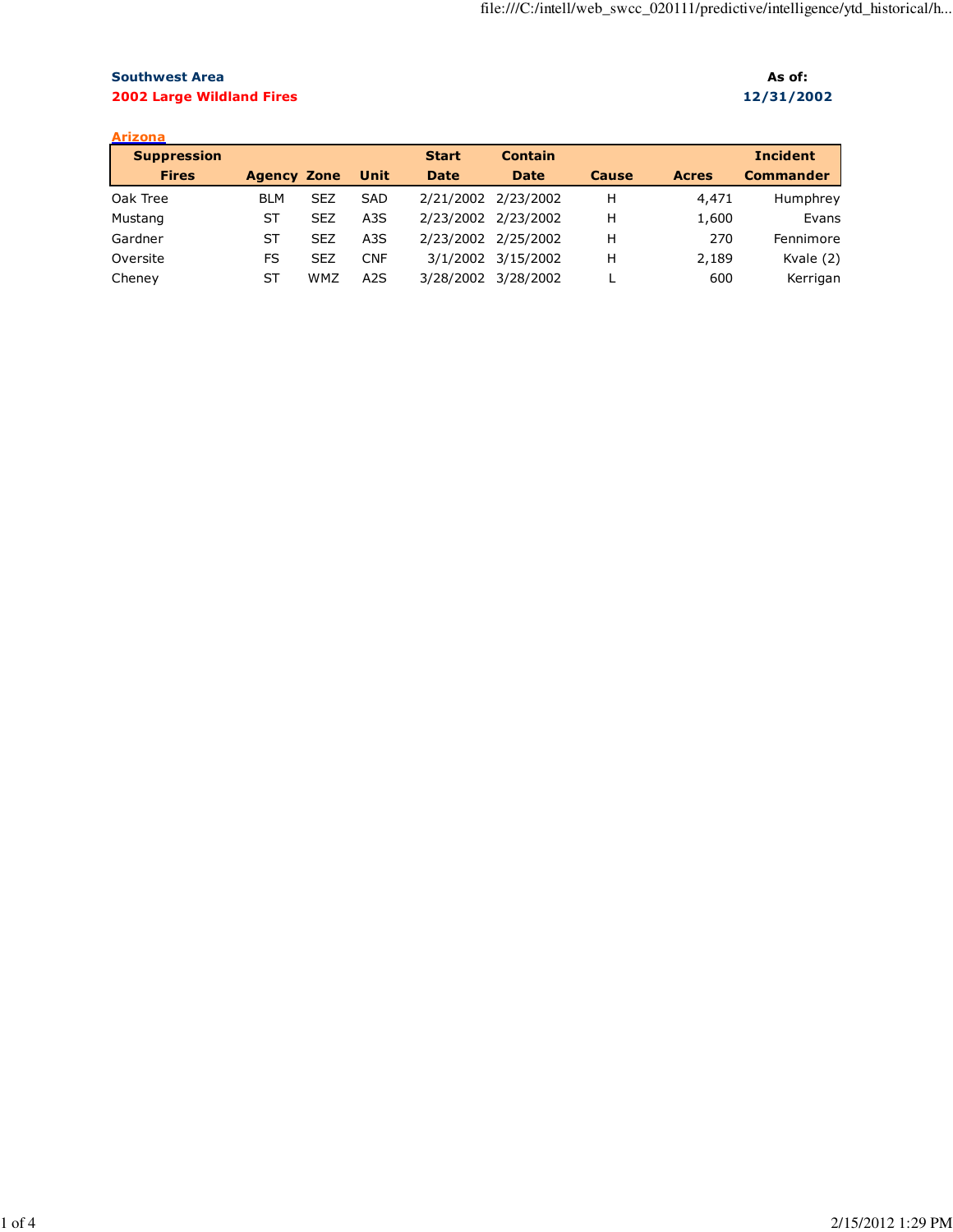| Reiley Peak              | FS         | <b>SEZ</b>        | <b>CNF</b>               |                       | 4/6/2002 4/12/2002               | L                                 | 192           | Evans                                                                                                   |
|--------------------------|------------|-------------------|--------------------------|-----------------------|----------------------------------|-----------------------------------|---------------|---------------------------------------------------------------------------------------------------------|
| Little Black Hills       | ST         | <b>SEZ</b>        | A3S                      |                       | 4/7/2002 4/13/2002               | L                                 | 160           | Piechura                                                                                                |
| Merritt                  | FS         | <b>SEZ</b>        | <b>CNF</b>               |                       | 4/19/2002 4/23/2002              | н                                 | 2,652         | Kvale (2)                                                                                               |
| Center                   | <b>FWS</b> | <b>SEZ</b>        | <b>BAR</b>               | 4/20/2002             | 4/25/2002                        | Н                                 | 1,117         | Sears (2)                                                                                               |
| Ryan                     | FS         | <b>SEZ</b>        | <b>CNF</b>               | 4/29/2002             | 5/4/2002                         | Н                                 | 38,000        | Humphrey (1)                                                                                            |
| Little Fire              | FS         | WMZ               | <b>ASF</b>               | 5/4/2002              | 5/4/2002                         | Н                                 | 8,800         | Carlson                                                                                                 |
| Toadlena 1               | BIA        | <b>FLZ</b>        | <b>NAO</b>               |                       | 5/9/2002 5/10/2002               | Н                                 | 740           | Humphery (1)                                                                                            |
| Gardner 2                | FS         | <b>SEZ</b>        | <b>CNF</b>               |                       | 5/13/2002 5/14/2002              | Н                                 | 467           | South/Lyman                                                                                             |
| City Hall                | <b>FWS</b> | <b>SEZ</b>        | <b>BAR</b>               |                       | 5/14/2002 5/15/2002              | Н                                 | 5,300         | Wilson                                                                                                  |
| Springer                 | FS         | <b>FLZ</b>        | <b>COF</b>               | 5/14/2002             | 5/16/2002                        | Н                                 | 874           | Waldrip(2)                                                                                              |
| Indian                   | FS         | CWZ               | <b>PNF</b>               | 5/15/2002             | 5/18/2002                        | Н                                 | 1,365         | Bateman (1)                                                                                             |
| Tram                     | FS         | <b>FLZ</b>        | COF                      | 5/19/2002             | 5/23/2002                        | $\sf U$                           | 197           | Waldrip(2)                                                                                              |
| Weimer<br><b>Bullock</b> | FS<br>FS   | WMZ<br><b>SEZ</b> | <b>ASF</b><br><b>CNF</b> | 5/21/2002             | 5/22/2002<br>5/21/2002 6/10/2002 | Н<br>U                            | 280<br>30,563 | Lipp<br>Humphrey (1),<br>Kvale (2),<br>Joki<br>(2)                                                      |
| <b>Witch</b>             | ST         | <b>SEZ</b>        | A3S                      |                       | 5/30/2002 5/31/2002              | Н                                 | 1,600         | Howard                                                                                                  |
| Martin                   | ST         | CWZ               | A <sub>1</sub> S         | 6/3/2002              | 6/6/2002                         | U                                 | 175           | Hunt                                                                                                    |
| Clay Hill                | ST         | CWZ               | A1S                      | 6/7/2002              | 6/8/2002                         | L                                 | 102           | Shumate                                                                                                 |
| Walker                   | FS         | <b>SEZ</b>        | <b>CNF</b>               | 6/12/2002             | 6/22/2002                        | н                                 | 16,369        | Kvale (2)                                                                                               |
| West Dome                | ST         | <b>AZS</b>        | A3S                      | 6/14/2002             | 6/18/2002                        | $\sf U$                           | 930           | Fennimore                                                                                               |
| Rodeo/Chediski Co        | <b>BIA</b> | WMZ               | <b>FTA</b>               | 6/18/2002             | 7/7/2002                         | Н                                 | 468,638       | Ribar (AC),<br>Humphrey $(1)$ ,<br>Batman (1),<br>Dash (1), Martin<br>$(1)$ , Kvale $(2)$ ,<br>Joki (2) |
| Big                      | FS         | GCZ               | <b>KNF</b>               |                       | 6/18/2002 6/21/2002              | U                                 | 110           | Joki (2)                                                                                                |
| Community                | FS         | <b>NAZ</b>        | <b>COF</b>               |                       | 6/23/2002 6/24/2002              | Н                                 | 660           | Stafford                                                                                                |
| Hippy                    | <b>FWS</b> | CWZ               | <b>CBR</b>               |                       | 6/23/2002 6/24/2002              | Н                                 | 424           | Daniels                                                                                                 |
| Sulpher                  | ST         | AZS               | A3S                      |                       | 6/28/2002 6/30/2002              | L                                 | 149           | Sieglaff                                                                                                |
| Carrizo#1                | BIA        | <b>FLZ</b>        | <b>NOA</b>               | 6/29/2002             | 7/5/2002                         | Н                                 | 4,033         | Sears (2)                                                                                               |
| Darnell                  | FS         | <b>SEZ</b>        | <b>CNF</b>               |                       | 6/28/2002 7/24/2002              | L                                 | 5,942         | Kavle (2)                                                                                               |
| Chambers #3              | BIA        | <b>NAZ</b>        | <b>NAO</b>               | 7/4/2002              | 7/4/2002                         | L                                 | 225           | Willeto                                                                                                 |
| Dome                     | FS         | CWZ               | <b>TNF</b>               | 7/15/2002             | 7/16/2002                        | L                                 | 1,000         | Empey                                                                                                   |
| Oracle Hill              | FS         | <b>SEZ</b>        | <b>CNF</b>               |                       | 7/15/2002 7/17/2002              | L                                 | 2,432         | Sears (2)                                                                                               |
| Peak Complex             | <b>BLM</b> | CWZ               | PHD                      |                       | 7/15/2002 7/18/2002              | L                                 | 758           | Bennett (1)                                                                                             |
| Sixty Six                | ST         | AZS               | A3S                      |                       | 7/15/2002 7/15/2002              | L                                 | 175           | Sieglaff                                                                                                |
| Antelope                 | <b>NPS</b> | <b>FLZ</b>        | <b>WUP</b>               |                       | 8/14/2002 8/15/2002              | Н                                 | 1,400         | Bennelly                                                                                                |
| Pack Rat Complex         | FS         | <b>FLZ</b>        | COF                      | 8/15/2002             | 9/2/2002                         | L                                 | 3,470         | Humphrey (1)                                                                                            |
| Trick                    | FS         | <b>KNF</b>        | GCZ                      | 8/20/2002             | 9/1/2002                         | L                                 | 5,550         | Broyles (2)                                                                                             |
| S. P.                    | ST         | CWZ               | A3S                      | 8/29/2002             | 9/4/2002                         | L                                 | 1,420         | Miller                                                                                                  |
| Buckskin                 | FS         | <b>SEZ</b>        | <b>CNF</b>               | 9/1/2002              | 9/9/2002                         | L                                 | 107           | Flores                                                                                                  |
| Cat                      | FS         | WMZ               | <b>ASF</b>               |                       | 9/18/2002 10/21/2002             | L                                 | 945           | Jackson                                                                                                 |
| Towers                   | FS         | CWZ               | <b>TNF</b>               |                       | 10/7/2002 10/12/2002             |                                   | 365           | Miller                                                                                                  |
| Ida II                   | FS         | <b>SEZ</b>        | <b>CNF</b>               | 11/28/2002 12/19/2003 |                                  |                                   | 530           | Flores                                                                                                  |
|                          |            |                   |                          |                       |                                  | <b>AZ Suppression Fire Totals</b> | 617,346       |                                                                                                         |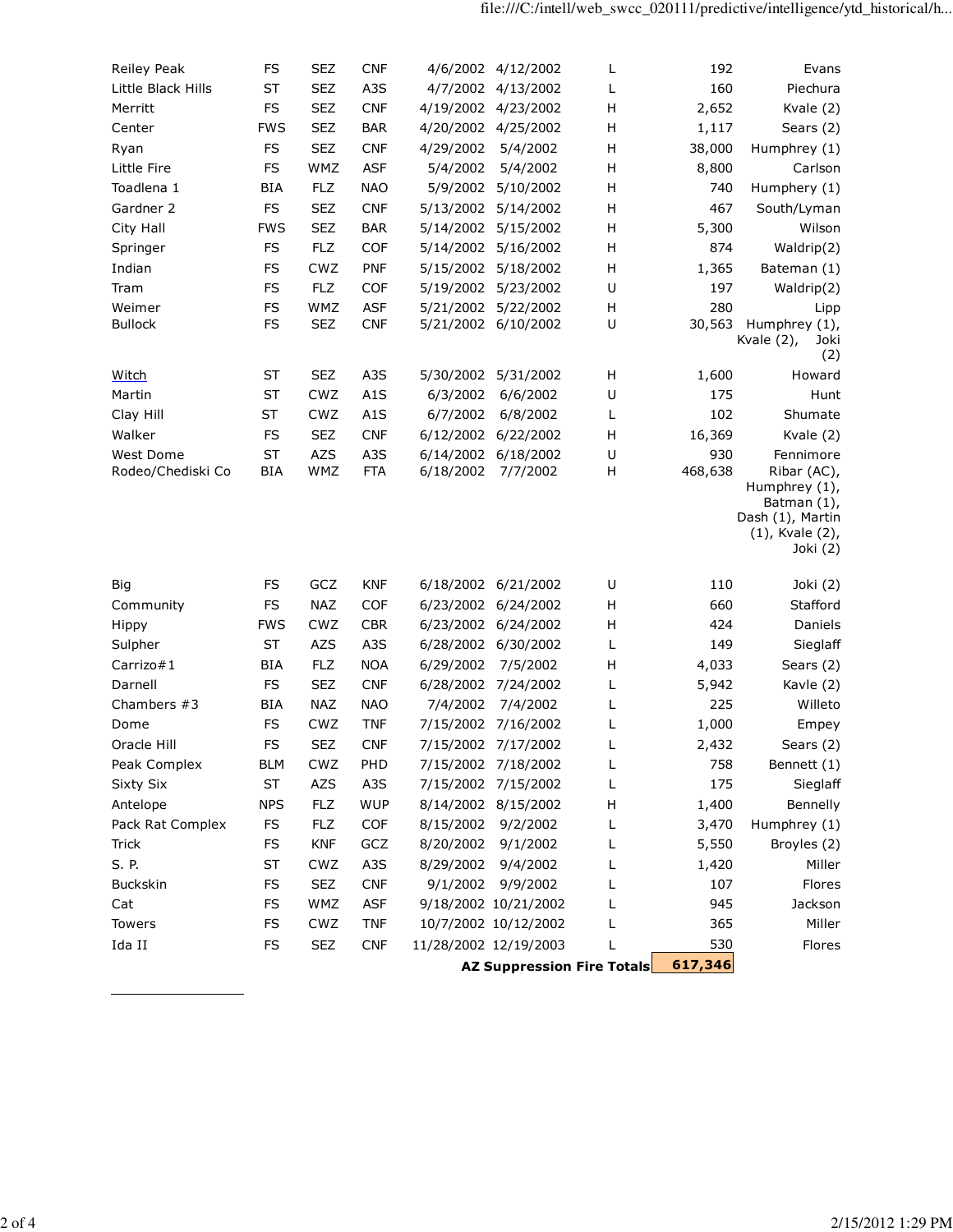## AZ Fire Use/Confine Totals**QUE CONVERT** ARIZONA TOTALS 617,346

| <b>New Mexico</b>     |                    |            |                  |              |                     |                                  |              |                              |
|-----------------------|--------------------|------------|------------------|--------------|---------------------|----------------------------------|--------------|------------------------------|
| <b>Suppression</b>    |                    |            |                  | <b>Start</b> | <b>Contain</b>      |                                  |              | <b>Incident</b>              |
| <b>Fires</b>          | <b>Agency Zone</b> |            | Unit             | <b>Date</b>  | <b>Date</b>         | <b>Cause</b>                     | <b>Acres</b> | <b>Commander</b>             |
| Number 5#2            | <b>BIA</b>         | <b>LNZ</b> | <b>MEA</b>       | 3/23/2002    | 3/27/2002           | н                                | 16,422       | Garcia (2)                   |
| Kokopelli             | <b>ST</b>          | <b>LNZ</b> | N <sub>5</sub> S | 3/23/2002    | 3/25/2002           | H                                | 985          | Bateman (1)                  |
| Bull                  | FS                 | GLZ        | <b>GNF</b>       | 3/31/2002    | 4/1/2002            | L                                | 578          | Rebbe                        |
| Middle                | FS                 | GLZ        | <b>GNF</b>       |              | 3/31/2002 4/12/2002 | L                                | 37,600       | Humphrey (1)                 |
| Chavez                | <b>ST</b>          | GLZ        | N <sub>3</sub> S | 4/1/2002     | 4/4/2002            | H                                | 400          | Onstad                       |
| Graham Mnt. Comp      | <b>NMS</b>         | <b>TAZ</b> | N <sub>2</sub> S | 4/5/2002     | 4/6/2002            | L                                | 795          | N/R                          |
| Mills                 | FS                 | ABZ        | <b>CIF</b>       |              | 4/23/2002 4/25/2002 | н                                | 366          | Tafoya                       |
| Penasco               | FS                 | <b>LNZ</b> | LNF              | 4/30/2002    | 5/8/2002            | H                                | 9,500        | Bateman (1)                  |
| Dalton                | FS                 | SNZ        | <b>SNF</b>       | 5/6/2002     | 5/11/2002           | H                                | 804          | Gelobter (1)                 |
| Guadalupe             | <b>ST</b>          | ABZ        | N <sub>6</sub> S |              | 5/15/2002 5/16/2002 | н                                | 282          | Arnold                       |
| Garcia                | <b>BLM</b>         | GLZ        | <b>SCD</b>       | 5/18/2002    | 5/19/2002           | L                                | 700          | Kearney                      |
| Left Fork             | <b>ST</b>          | <b>TAZ</b> | N <sub>2</sub> S | 5/21/2002    | 5/27/2002           | L                                | 1,113        | Smith                        |
| Borrego               | FS                 | <b>SNZ</b> | <b>SNF</b>       | 5/22/2002    | 6/6/2002            | U                                | 12,995       | Bateman (1),<br>Garcia (2)   |
| Nutt                  | <b>ST</b>          | GLZ        | N <sub>3</sub> S | 5/22/2002    | 5/23/2002           | H                                | 100          | Curnutt                      |
| Spring                | <b>ST</b>          | <b>TAZ</b> | N <sub>2</sub> S |              | 6/1/2002 6/14/2002  | Г                                | 6,640        | Griego                       |
| Cerro Pelado          | ST                 | <b>SNZ</b> | N <sub>4</sub> S | 6/2/2002     | 6/6/2002            | L                                | 13,200       | Smith                        |
| Bonita                | <b>ST</b>          | <b>SNZ</b> | N <sub>4</sub> S | 6/2/2002     | 6/5/2002            | L                                | 1,150        | Chavez                       |
| Turkey                | <b>ST</b>          | <b>TAZ</b> | N <sub>2</sub> S | 6/2/2002     | 6/6/2002            | U                                | 1,295        | Delaney                      |
| Ponil                 | <b>ST</b>          | <b>TAZ</b> | N <sub>2</sub> S | 6/2/2002     | 6/17/2002           | U                                | 92,500       | Lohrey $(1)$ ,<br>Garcia (2) |
| Windmill              | ST                 | GLZ        | N <sub>3</sub> S | 6/1/2002     | 6/4/2002            | Г                                | 150          | Ronson                       |
| Cherry                | <b>NPS</b>         | ABZ        | <b>EMP</b>       |              | 6/7/2002 6/14/2002  | L                                | 15,850       | Gardner (2)                  |
| Montova               | FS                 | <b>TAZ</b> | CAF              | 6/11/2002    | 6/16/2002           | U                                | 4,257        | Sears (2)                    |
| Roybal/Trampas        | FS                 | SNZ        | <b>SNF</b>       |              | 6/15/2002 6/25/2002 | Г                                | 5,666        | Bateman (1)                  |
| <b>BMG</b>            | FS                 | <b>SNZ</b> | <b>SNF</b>       |              | 6/17/2002 6/20/2002 | U                                | 500          | Duran                        |
| Cigarette             | FS                 | ABZ        | <b>CIF</b>       |              | 6/20/2002 6/22/2002 | L                                | 100          | Tafoya                       |
| Alameda               | ST                 | GLZ        | N <sub>3</sub> S |              | 6/21/2002 6/21/2002 | L                                | 300          | Ronson                       |
| Posos Complex         | FS                 | <b>TAZ</b> | CAF              |              | 6/24/2002 6/27/2002 | L                                | 165          | Shindelar                    |
| Tejon                 | <b>ST</b>          | <b>SNZ</b> | N <sub>4</sub> S |              | 6/26/2002 6/29/2002 | Г                                | 7,420        | Weeks                        |
| Parachute Adams       | ST                 | GLZ        | N <sub>3</sub> S | 6/29/2002    | 7/4/2002            | Г                                | 1,813        | Ronson                       |
| <b>Walnut Complex</b> | <b>ST</b>          | GLZ        | N <sub>3</sub> S | 6/29/2002    | 7/5/2002            | L                                | 27,705       | Ronson                       |
| Skeleton              | FS                 | GLZ        | <b>GNF</b>       | 6/30/2002    | 7/3/2002            | L                                | 75           | Garcia (2)                   |
| Beaver                | FS                 | GLZ        | <b>GNF</b>       | 7/5/2002     | 7/7/2002            | L                                | 108          | Bloemeke                     |
| Labor                 | FS                 | <b>SNZ</b> | <b>SNF</b>       |              | 8/26/2002 8/28/2002 | L                                | 187          | Lucero                       |
| Lakes Complex         | FS                 | <b>SNZ</b> | <b>SNF</b>       | 8/26/2002    | 9/1/2002            | н                                | 4,277        | Hefner (1)                   |
| Goat                  | FS                 | <b>TAZ</b> | N <sub>2</sub> S | 9/4/2002     | 9/7/2002            | L                                | 595          | Holst                        |
|                       |                    |            |                  |              |                     | <b>NM Supression Fire Totals</b> | 266,593      |                              |